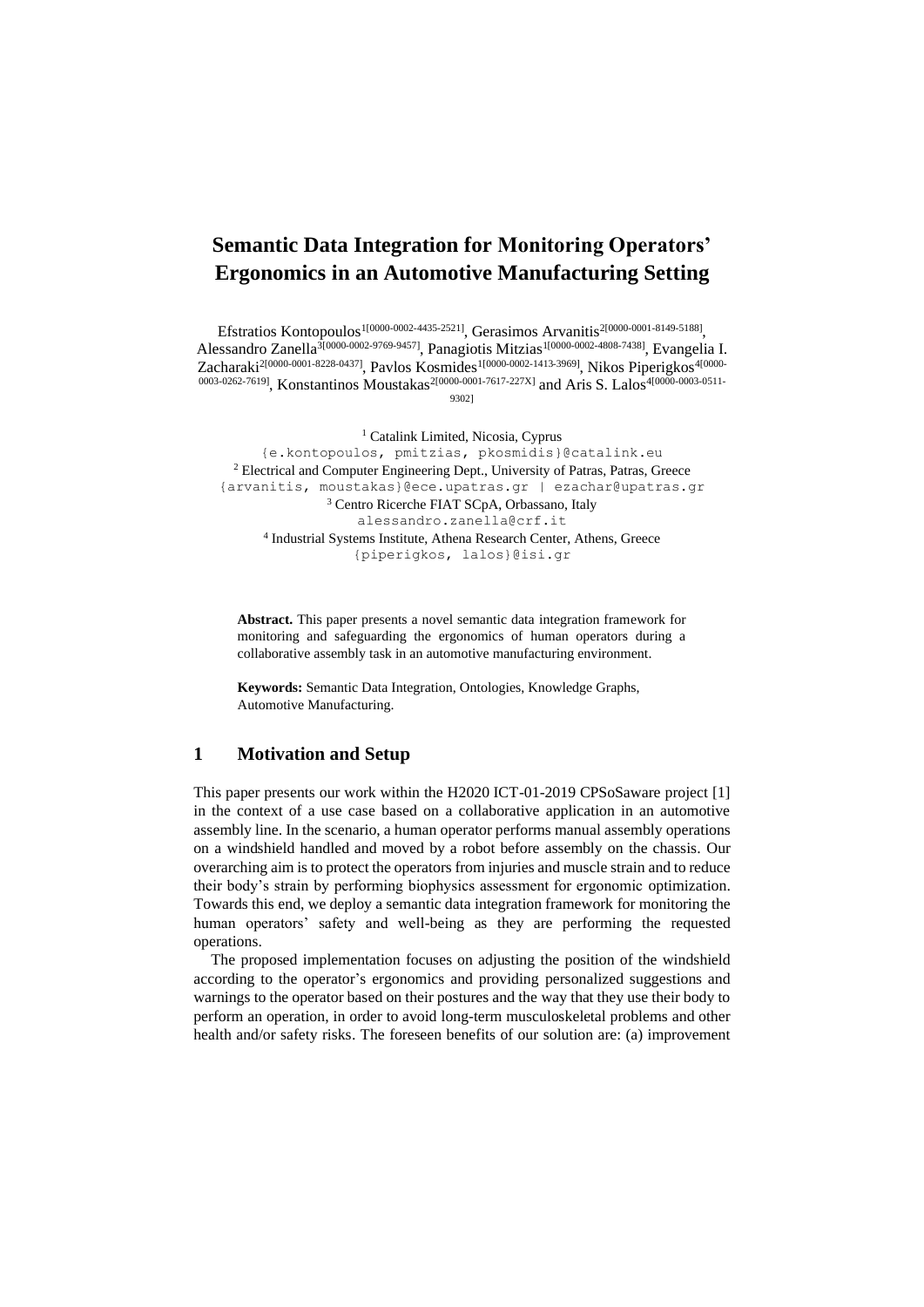of the workers' wellbeing at work; (b) mitigation of risks and accidents; (c) flexibility of workplace management.

### **2 Deployment**

A set of IoT sensors submit their measurements to respective analysis components: (a) footage from static cameras analysed by computer vision components for estimating the operator's anthropometrics parameters (i.e., posture); (b) wearables (inertial measurement units – IMUs, i.e., accelerometers and gyroscopes) for motion analysis and body tracking. The analysis outputs (and not the raw sensor measurements) are then fed to an ontology-based semantic Knowledge Graph (KG) through CASPAR [\[2\]](#page-3-1), a flexible semantic data integration framework, already being deployed in various domains [\[3,](#page-3-2) [4\]](#page-3-3). Our overall aim is to perform a proactive ergonomics optimization of the equipment. [Fig. 1](#page-1-0) gives a diagrammatic overview of the workflow; message exchange and data streams are based on the popular RabbitMQ message broker [\[5\]](#page-3-4). Note that only the higher-level analysis outputs are stored and not the raw data itself, preventing issues of performance and storage costs.



**Fig. 1.** Workflow overview.

<span id="page-1-0"></span>The proposed deployment is currently being tested in a virtual environment (i.e., simulator designed in Unity [\[6\]](#page-3-5)) and in a real industrial environment. The simulation involves three static RGB cameras located in three different areas of the working environment monitoring the "human's" (i.e., a digital human model) actions, while he collaborates with a robot to perform together a specific task. [Fig. 2](#page-1-1) illustrates a set of snapshots from the three different views in the simulated environment. A pose estimation algorithm extracts in real time the posture landmarks and a confidence rate for each estimation. The outputs are fed into the ontology via semantic data integration, while a set of rules determine the camera with the best view. For instance, [Fig. 3](#page-2-0) displays the average confidence rate per camera during a testing session, which can help determine the most reliable camera depending on the conditions each time.

<span id="page-1-1"></span>

**Fig. 2.** Simulated environment snapshot.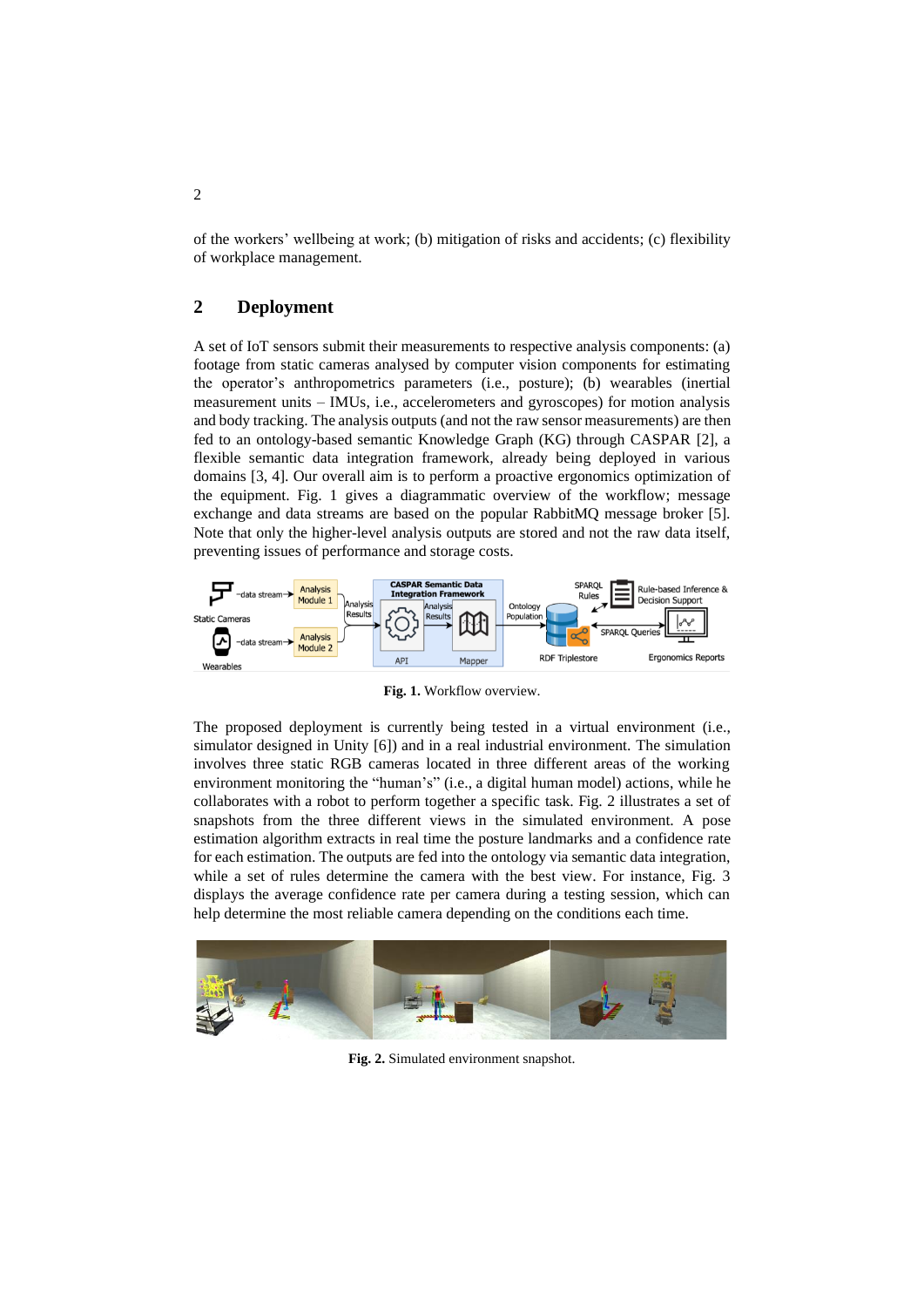

<span id="page-2-0"></span>**Fig. 3.** Evolution of pose estimation confidence rate during a demonstration scenario.

The same pipeline process is adopted in the real-life industrial environment, with camera-based estimations from computer vision algorithms now coupled with body joints' estimation based on the IMU sensors in online monitoring.

## **3 Benefits of Applying Semantic Technologies**

The application of semantic technologies in this scenario results in: (a) richer representation of the domain knowledge and of the respective provenance of the incoming information; (b) better explainability of the derived outputs; (c) deeper insights, e.g., discovery of underlying patterns "hidden" in the data. Moreover, being naturally inclined to addressing semantic data integration and interoperability issues, semantic technologies offer a significant degree of extensibility, allowing the addition of more input sources as deemed necessary by potential future scenarios.

### **4 Discussion and Next Steps**

In industrial environments, the use of ergonomics aims to optimize the body physical parameters during repetitive tasks, searching for wrong postures and positions in order to help the operator avoid long term health problems. Towards this aim, our solution aspires to deliver a novel tool for optimizing the design of the workplace.

Note that in the current scenario we are not considering the sensors and actuators of the robot as an additional data source. The reason behind this decision is due to the fact that we wanted to avoid continuous adjustments of the robot, because the type of control that should be performed would most probably not be robust, reliable, and fast enough to allow a safe control in the presence of the human operator. At this stage we will use the system information and the anthropometric/ergonomics assessment to evaluate the most suitable height of the gripper, towards making the position as comfortable as possible reducing the ergonomics workload of the operator, and to adjust the gripper height from the ground. The system should adjust the height only when the operator is "far enough", otherwise the actuation could result in a danger.